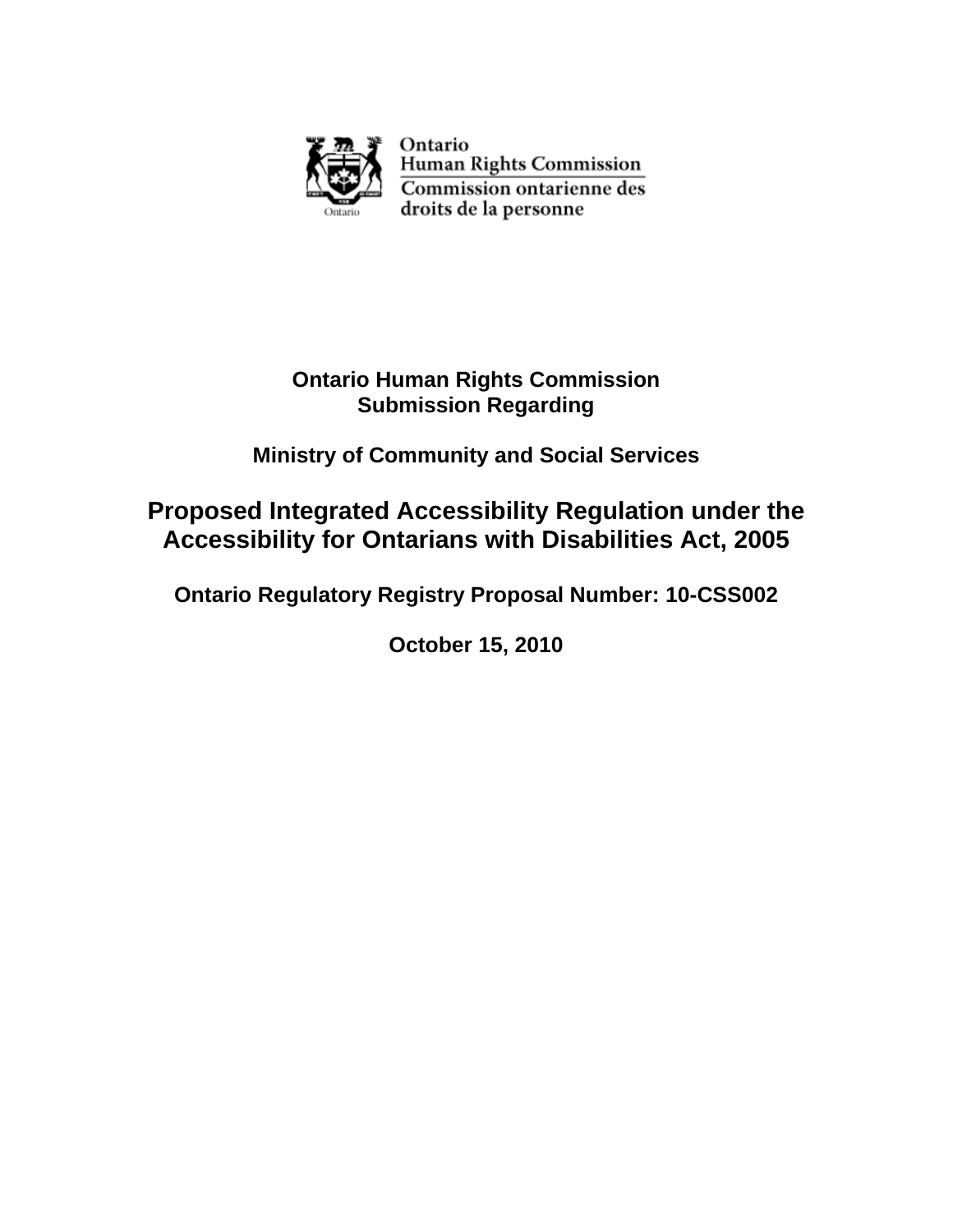## **Executive Summary**

The OHRC is again raising a number of concerns about the proposed Integrated Accessibility Regulation, echoing those we've highlighted in past AODA submissions.

Specifically, the proposed IAR fails to identify interpretive human rights principles upfront and apply them to many of its provisions. These essential principles include the obligations to:

- Design inclusively and avoid creating new barriers, a relatively immediate duty
- Take steps to address existing systemic or individual barriers, and achieve results, in stages, if needed, to avoid undue hardship
- Apply the best current technology and practices, or next best interim measures to avoid undue hardship.

The AODA standards development process has, for the most part, done a comprehensive job at identifying technical requirements. However, the proposed IAR generally limits their application to what is new, on a go-forward basis, and sometimes then only on a phased-in timeline. Other requirements are weak or vague, such as accessible taxis, or are only fulfilled "upon request."

These provisions add nothing and some actually take away from what is already required by the Code, tribunals and courts. For example, any organization need only "consider" accessibility for kiosks, as opposed to procure or design kiosks to the highest level of accessibility available. Smaller organizations do not even have to "consider" anything until 2015. Smaller producers of educational print material are not required to prepare accessible formats until 2020. Large organizations are not required to engage in the process to accommodate employees until 2016, though the Code and human rights law would require them to do so immediately.

Some of the proposed standards would even permit new barriers outright. For example, the proposed IAR requires just one accessible car per train for new light, commuter or inter-city rail procurement. This is not in keeping with the Supreme Court decision in CCD v. Via Rail. $<sup>1</sup>$  $<sup>1</sup>$  $<sup>1</sup>$ </sup>

Other standards provide complete exemption for certain barriers and sectors: unpaid work, private educational institutions, volunteer and faith based organizations providing transit, and accessible books and movies plus, smaller organizations do not have to provide accessible websites and only government must have accessible intranets. Tribunal and courts have, in some cases already set the bar much higher. For example, Human Rights Tribunal settlements now require two California-based movie studios to distribute their films with captioning in Ontario. The proposed IAR would exempt them.

Section 9 (2) of the AODA requires the standards development process to first "determine the long-term accessibility objectives…". Stopping the creation of new barriers is an immediate legal duty and therefore a short-term objective. Dealing with existing barriers is a longer-term objective that the proposed IAR mostly fails to address.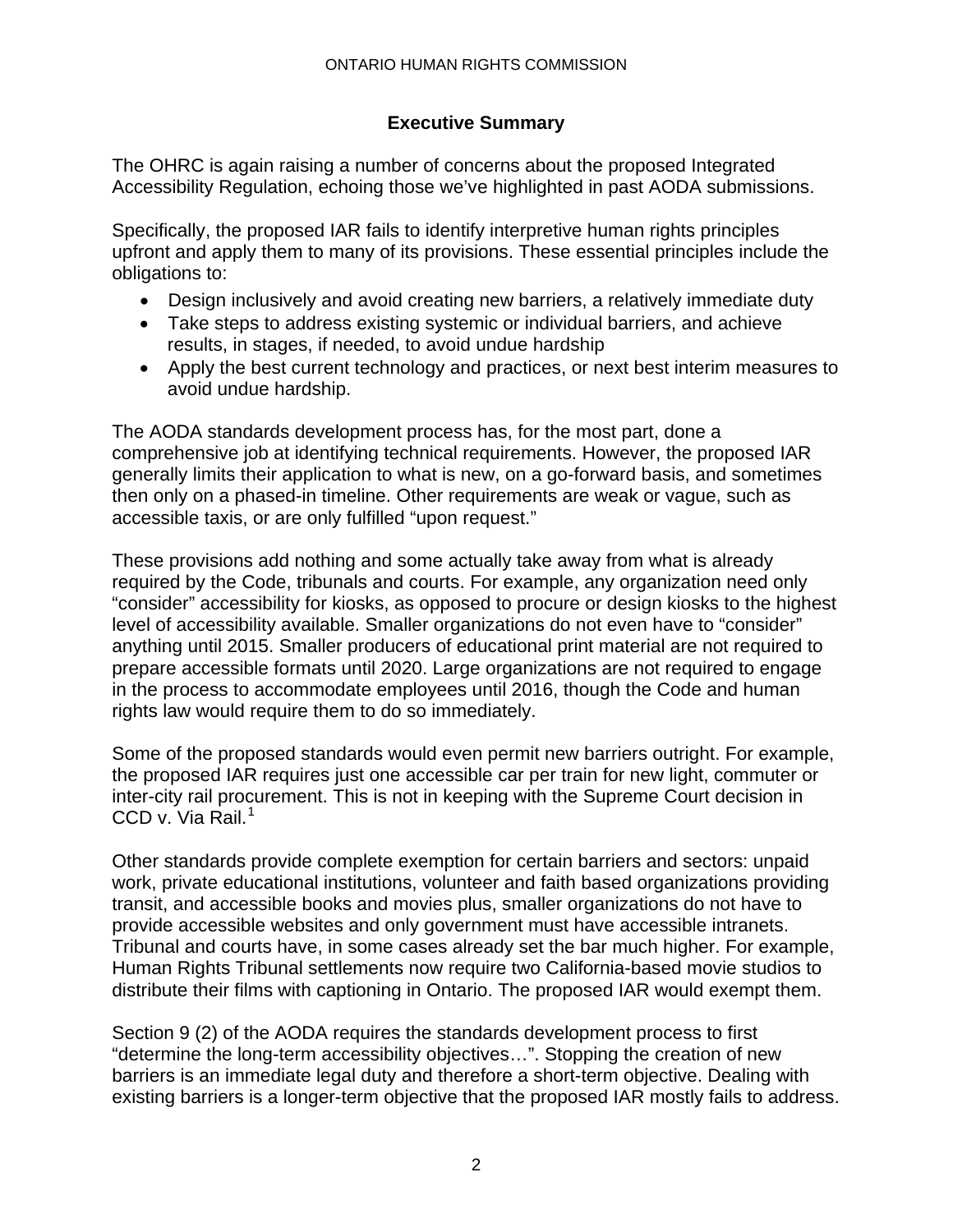Many standards, such as the technical requirements for transit vehicles, apply only on a go-forward basis, so that accessibility comes about only when organizations choose to replace existing equipment or provide new materials or services.

Yet, tribunals and courts have said that organizations must take steps to address existing barriers now, not later, recognizing that phasing-in solutions might be necessary in the circumstances. Without requiring at least some steps for identifying, planning and removing existing barriers, the proposed IAR will put these types of sectors at risk of facing further human rights litigation.

AODA standards must prohibit the creation of any new barriers immediately. If we are ever to meet its goal of a barrier-free society by 2025, the standards must also require organizations to begin taking steps to remove existing ones, $^2$  always in a manner and pace that avoids undue hardship.

Without these fundamental changes, the OHRC believes the disharmony between a number of the proposed provisions, the Ontario Human Rights Code and legal jurisprudence will lead to confusion and frustration for obligated sectors, rights left unfulfilled, and the potential of litigation before the Human Rights Tribunal of Ontario or higher courts.

## **IAR Part A: General Requirements**

## **The Human Rights Code has primacy**

The proposed IAR recognizes organizations have **existing legal duties under the Code** and other laws with respect to non-discrimination and accommodation of persons with disabilities and that the IAR does not diminish these obligations. Yet, a number of the proposed provisions would actually diminish Code rights.

The proposed IAR fails to **identify basic human rights principles to guide its overall interpretation.**<sup>3</sup> These should include:

- designing inclusively
- refraining from creating new barriers
- identifying and removing existing ones
- implementing ideal solutions, or phasing in if necessary by providing interim or next best measures
- favouring integration over segregation
- considering and accommodating individual requests short of undue hardship
- involving persons with disabilities in exploring solutions through a cooperative process that maximizes confidentiality, dignity and respect.

Without recognition and application of these principles, AODA standards may be developed and implemented in a manner inconsistent with the Code and human rights jurisprudence.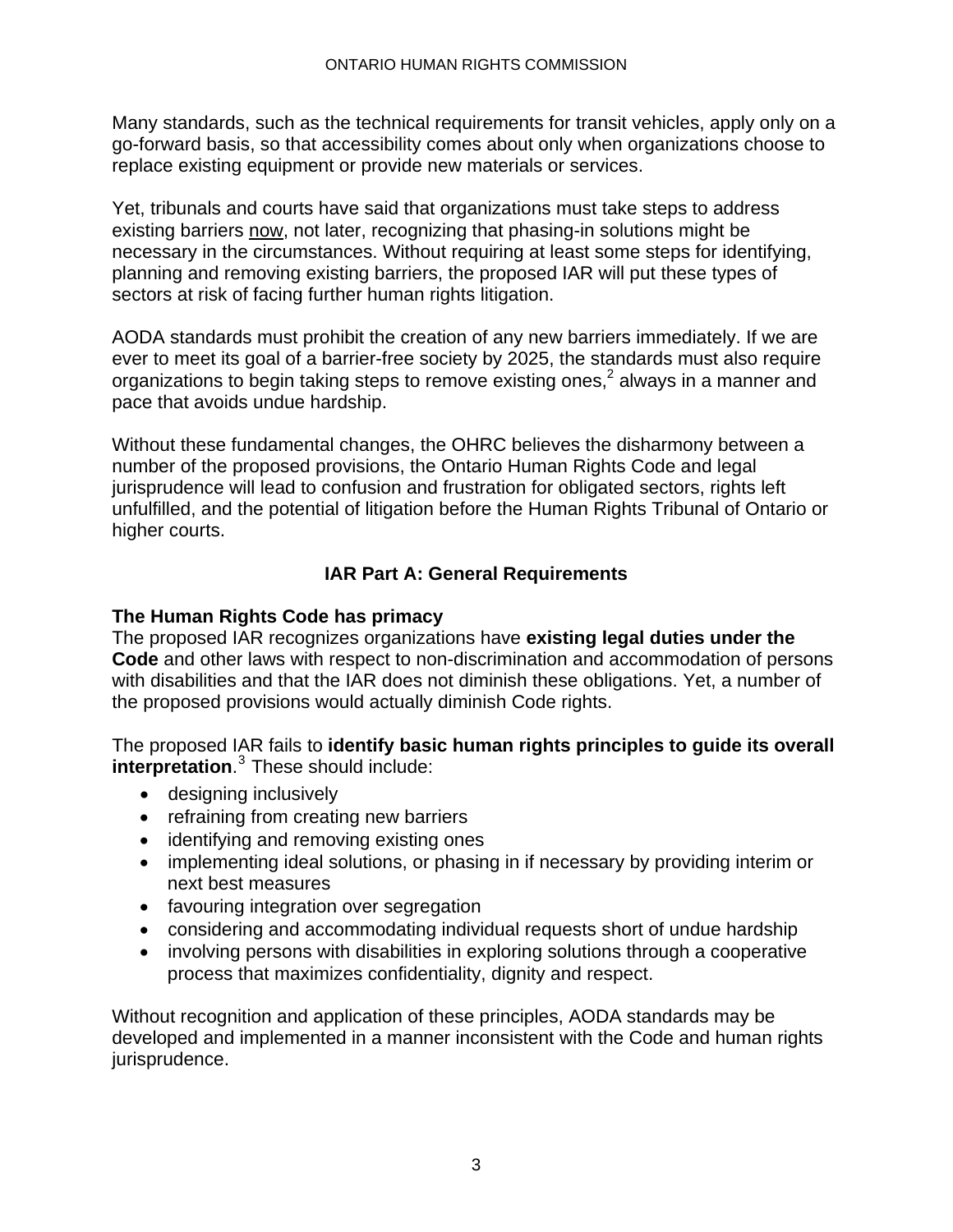Sections 3 and 38 of the AODA outline the basic parameters of the relationship between the Code and the AODA: if there is any conflict with an AODA standard and another piece of legislation, the provision with the highest level of accessibility shall prevail. To successfully implement the AODA and avoid unnecessary reliance on Ontario's human rights system, a **deeper understanding of the relationship between the AODA, the Code and other relevant law must be recognized and applied by** all involved, regardless of whether that understanding is outlined in regulation, or detailed in a policy guide.

The Code has primacy over all other legislation in Ontario unless expressly stated elsewhere. The interpretation of the Code is informed by OHRC policy, legal jurisprudence and international instruments. Development and interpretation of AODA standards should be similarly informed, including having regard for the **UN Convention on the Rights of Persons with Disabilities** which was ratified by Canada after consultation with the provinces and territories earlier this year.

## **AODA must work in concert with the Code**

As the ARCH Disability Law Centre has said, there is a **commonality** between the AODA and the Code – both promote equality and accessibility but **through different means**. 4 The AODA must work with and not diminish Code obligations. Compliance with an AODA standard does not guarantee compliance with the Code. Individuals may always file an application before the Human Rights Tribunal of Ontario.

The **Code**, interpreted through OHRC policy and legal jurisprudence, **bestows a procedural and positive duty to take steps to address existing barriers and avoid creating new ones**, whether systemic or individual, with as much substantive result as possible, short of undue hardship.

The **AODA** and its standards provide a complementary means to help organizations carry out their procedural duty and achieve substantive results by setting **prescriptive technical requirements based on current and best known domestic and international practices**, confirmed by consumers and experts alike.

Coupled with the interpretive human rights principles above, this relationship means a number of things for the development and implementation of AODA standards.

## **Limitations of "upon request"**

First, it is important that organizations are made aware of both their AODA and Code obligations, such as the immediate duty to accommodate individual need. While this type of obligation may be integrated into standards and guides, standards need to **offer more** if barrier free access is to advance.

A number of requirements throughout the proposed IAR are limited to "**upon request**." This will generally be insufficient, given the AODA's systemic purpose of preventing and removing barriers by 2025. There is a difference, for example, between a document that was created in "conversion ready" electronic format in advance, easily adaptable to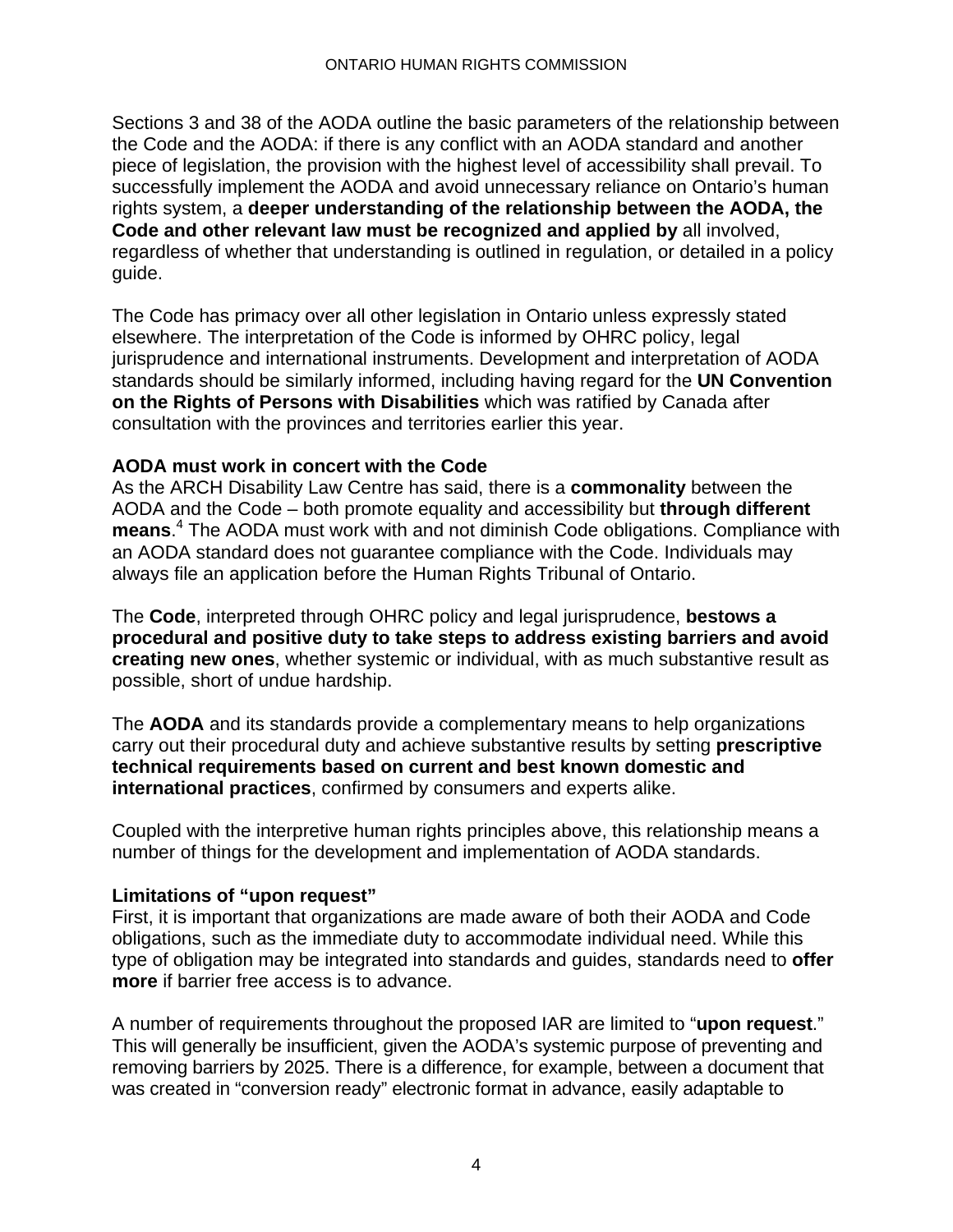individual need, and one that is not and is only made ready "upon request" with delay after the fact. Other examples are set out under the relevant standards below.

"Upon request" provisions that defer implementation along timelines interfere with Code rights. Individual accommodation and barrier removal upon request is already an immediate legal requirement short of undue hardship under the Code.

"Upon request" is reactive not proactive. **Human rights law also places a positive duty on organizations to prevent and address systemic discrimination**. A positive duty is triggered once organizations become aware or ought reasonably to be aware of existing barriers either within their own institution or within their sector that have been documented by others. Positive duty includes taking steps to look for and address existing barriers and prevent new ones.

While "upon request" may be appropriate in some circumstances – the principle of individualized accommodation means some will have a need not contemplated by AODA standards – it is inadequate as a broader strategy for preventing and addressing common barriers. AODA standards should be all about putting positive obligations on organizations to act for systemic change.

#### **No new barriers**

The standards should follow the key human rights principle of **not permitting organizations to create new barriers**. For example, all newly acquired rail cars or other transit vehicles should be accessible, not just one in a train.<sup>5</sup> As the September 27, 2010 issue of the Law Times has said, it is "more expensive to fix accessibility issues after the fact."6

While the proposed IAR's "go forward" requirements are generally in keeping with this principle, they should apply immediately or within relatively short timelines so that no new barriers are created the next time an organization makes new acquisitions or begins to develop and implement new or substantial changes to goods, facilities, systems and services.

Longer timelines for phasing in standards may be appropriate when requiring organizations to remove existing barriers. For example, Part B of the proposed IAR gives organizations more time to make current websites accessible. Timelines can also be set relative to organizational size and resources. A provision might also be added to give organizations a temporary exemption from timelines or an extension to address existing barriers if they can show undue hardship would otherwise occur.

## **Best standards should apply**

Whether the AODA requirements are immediate or phased in, are on a "go forward" basis to prevent new barriers, or also require retrofit to address existing barriers, the **current and best known standards for inclusive design should always apply**. Next best standards or practices might only be acceptable on an interim basis while still maintaining a requirement for the eventual ideal solution.<sup>7</sup> This can be done under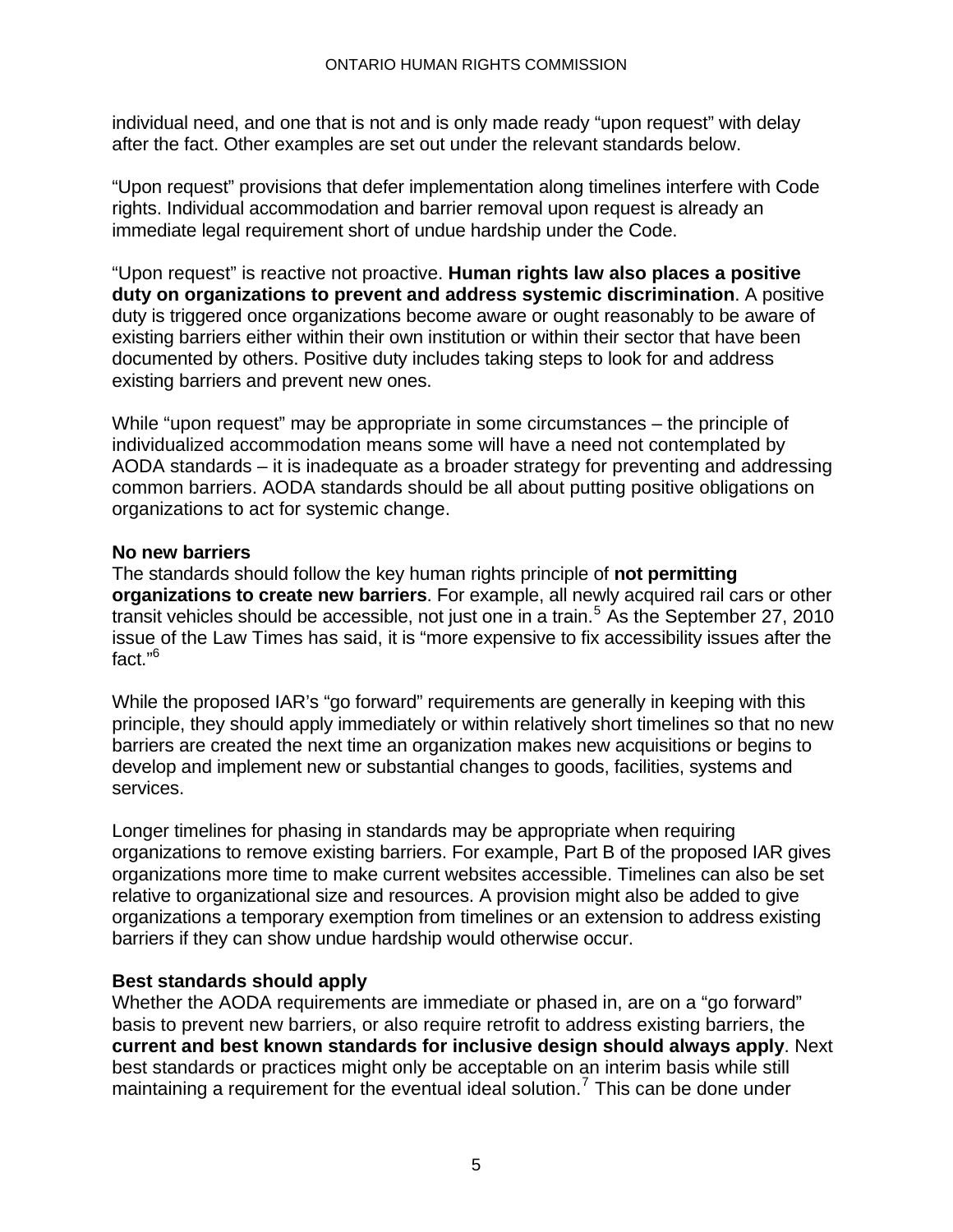Section 9 (9) of the AODA and ensure at least every five years, if not sooner, that standards are re-examined for their currency to best known technology and practices.

The proposed IAR should have a provision similar to the Building Code that would permit adapting a prescribed standard to unique circumstances in order to achieve the .<br>same objective with an **alternative solution**.<sup>8</sup> This would be particularly helpful where advances have been made in technology or practice since the initial standard went into place. Such a provision might also be helpful where the implementation of a standard is otherwise unfeasible or would result in undue hardship.

## **How far, how fast?**

The difficult question for AODA standards will always be, how far how fast? While the courts have generally given deference to government for prioritizing limited resources, they have also set a high threshold for undue hardship where discrimination is at issue. Individuals with disabilities always have the option to go before the Human Rights Tribunal of Ontario and claim that not enough is being done to address the barriers they face. While organizations might be able to show they are meeting technical and timeline requirements to address systemic barriers under AODA standards, they may still have to objectively demonstrate everything is being done within their means to remedy a particular situation short of undue hardship under the Code.

Organizations are well placed to defend themselves against a complaint if they are taking serious steps to meet their procedural obligations under both laws such as:

- consulting persons with disabilities
- looking for barriers
- preparing plans
- developing policies and procedures
- allocating budgets
- taking action and achieving results in preventing new barriers and removing existing ones, including immediate steps such as barrier free acquisition and interim measures while more ideal ones are phased in over reasonable time when immediate implementation is not possible.<sup>9</sup>

Whether a barrier is newly created or longstanding, the undue hardship standard applies. Organizations that fail to take any steps to address known systemic barriers that exist within their facilities, technology, practices, goods or services, especially long standing ones, will leave themselves vulnerable to human rights litigation. It is on this point where the relationship between AODA standards and the Code is failing.

## **Existing barriers must be addressed now, not later**

While the proposed IAR requires organizations to avoid creating new barriers on a "go forward" basis, **it is disappointing that there are few requirements for addressing existing barriers**, even minimal ones. This is despite the fact that Section 9 (2) of the AODA requires a standard development committee to first "determine the long-term accessibility objectives for the industry, sector of the economy or class of persons or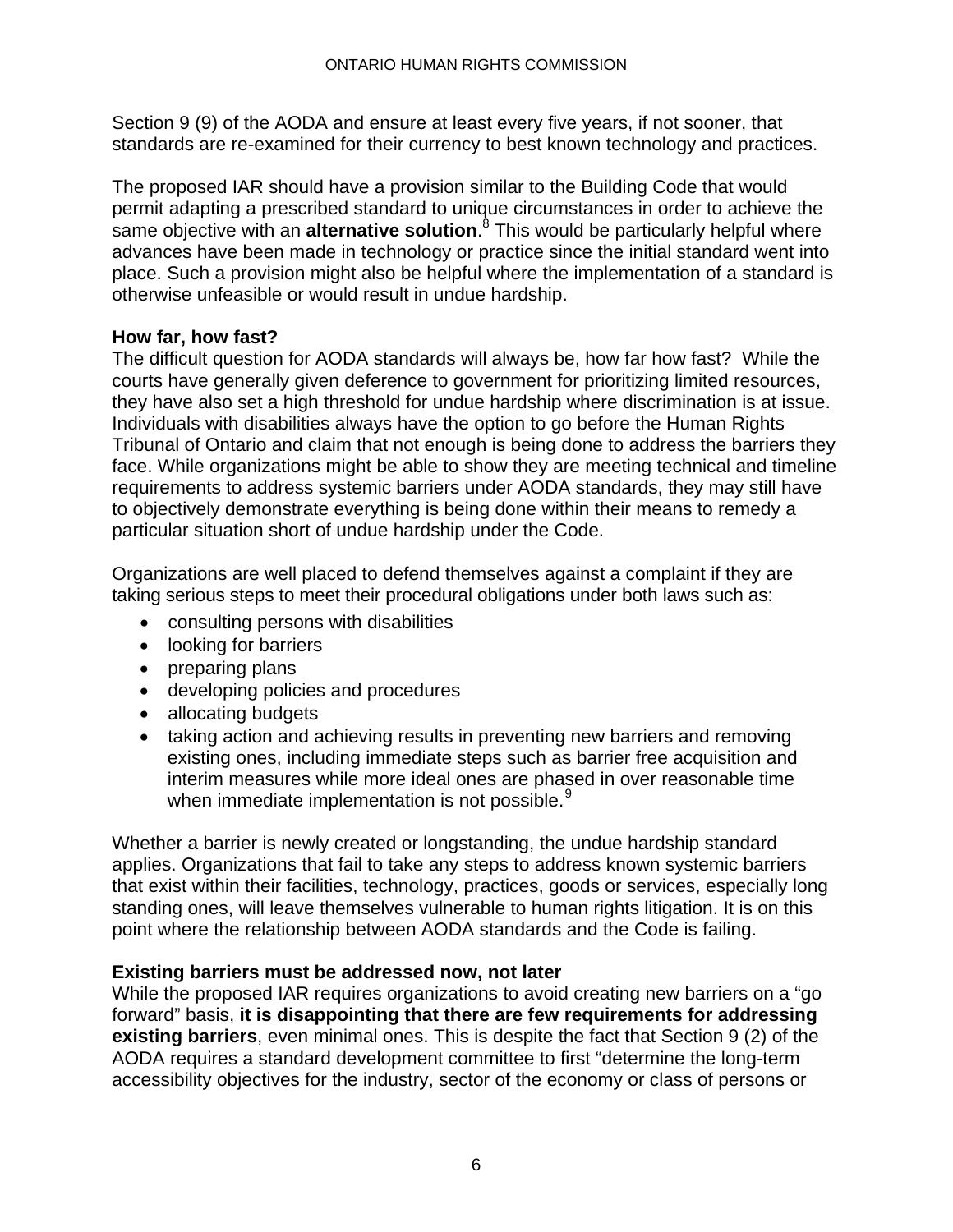organizations… by identifying the measures, policies, practices and requirements that it believes should be implemented… on or before January 1, 2025."

OHRC policy and human rights case law are clear: avoidance of new barriers is already an "immediate" obligation. AODA technical and procedural standards can help support this obligation but should not defer it out many years into the future. Removing preexisting barriers through retrofit and other requirements is typically and more appropriately a longer term objective. It is ideally suited for AODA type standards including phased in timelines, interim measures, and progress reporting.

The IAR should require some immediate steps be taken towards "progressive implementation", as Section 9 (3) of the AODA recognizes, to deal with pre-existing barriers. For example: larger private sector organizations could be required to identify barriers, develop removal plans and report on any progress within a timeline, regardless of whether standards require their removal at this time. **Planning to deal with existing barriers** should be incorporated into the already proposed requirement for government and larger organizations to develop **plans for achieving IAR standards and timelines**. As well, these plans should be made available to the public in accessible format by posting them to a website or other means, rather than only upon request.

Ideally the IAR would require plans that set timelines for removing existing barriers. Certainly, that is something a human rights tribunal or higher court would give serious consideration to when determining appropriate remedies in a finding of discrimination. Organizations might do so through interim measures while working towards implementing the highest level of a standard.

## **Priority for some elements**

Another approach to addressing existing barriers, proposed by the Built Environment Standards Committee, would be to **prioritize select technical elements** of a standard for implementation over successive five year periods. The Committee also proposed another creative compliance solution that would have the IAR require organizations to submit plans with timelines on what immediate and phased in measures they could take to implement a standard to address existing barriers. The organization would be expected to **comply to the highest possible level of the standard** that can reasonably be achieved without causing undue hardship within the prescribed timeline. Organizations would not be permanently absolved of the potential for reaching full compliance at some future date and their plans would still maintain steps for this objective.

The courts have recognized that "not all can be in done in a day" and that it can be appropriate to set requirements that **prioritize and phase in standards** relative to the circumstances, particularly situations of pre-existing barriers. Many of the proposed standards do this by giving larger organizations more rigorous technical requirements and timelines, but this should be applied to existing barriers and not just avoidance of new ones. Another way would be to prioritize implementation and resources for **vital public or private sector services** such as education, health care, police, correctional and legal services, social assistance and housing, that are important to us all, especially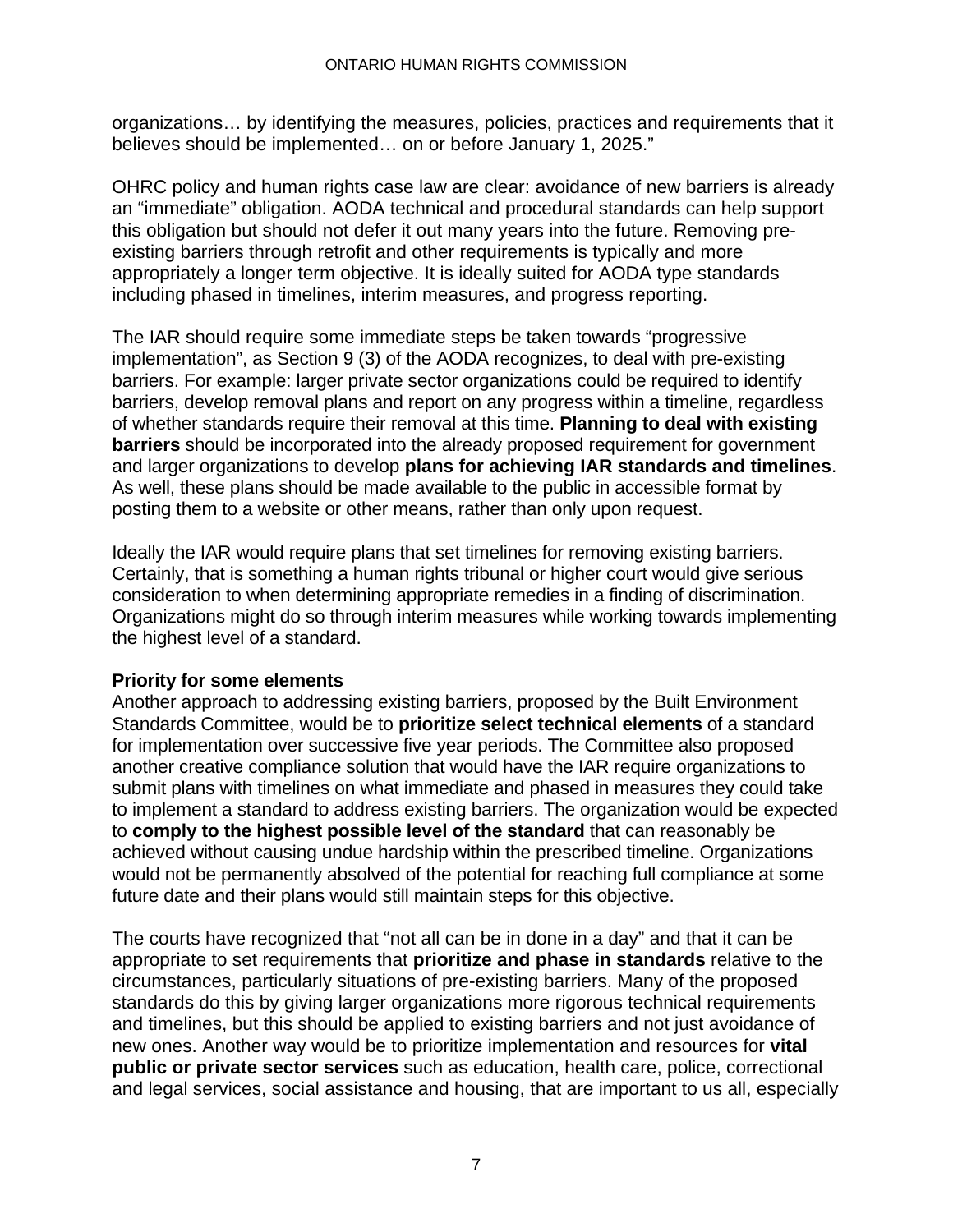historically disadvantaged groups such as persons with disabilities. The proposed IAR already prioritizes transit as a key service.

#### **Some exemptions may contravene the Code**

The proposed IAR puts greater responsibility on government and other larger public, private and non-profit organizations. At the same time, **organizations with 1-49 employees** are exempt from preparing plans for implementing standards, policy documentation, training and compliance reporting. However, the complete exemption of smaller organizations, as well as **organizations with no employees**, from some technical requirements such as having an accessible website, is not in keeping with the Code. As small business increasingly relies on the internet as their primary retail space, for example, persons will disabilities will continue to face more and more of these types of barriers.

## **IAR Part B: Information and Communication**

#### **Materials should be "conversion ready"**

The IAR should require all new documents not available on websites, including emergency and public safety information, information on educational program requirements, course descriptions and schedules, educational, training other materials, produced "in house" always be made "conversion ready" in advance rather than "upon request."

Educational institutions, libraries, book stores and other providers and retailers of books and other documents and materials should be required to develop and implement a policy for at least attempting to procure and make available conversion ready versions of the materials they offer.

#### **Exempting commercial products may lower current standards**

The complete **exemption of commercial products such as books, magazines, films and DVDs** is not in keeping, for example, with the settlements reached at the Human Rights Tribunal of Ontario in complaints against film distributors Universal and Paramount. These California-based companies agreed to provide their films in caption format in Ontario. Producers of these types of products should at least be required to take some steps to consult and develop plans for phasing in the availability of accessible material. Additionally, the proposed IAR or other relevant regulation should identify related standards for the current best available technology or practice for these types of products. Given the fast changing pace of technology, such standards should be re-examined and updated at least every five years.

#### **Kiosk and website requirements are weak**

The proposed IAR only requires organizations to "consider" accessibility for **self-service kiosks**. This provision is weak and should be strengthened to require the highest level of accessible technology available when procuring or designing new kiosk machines.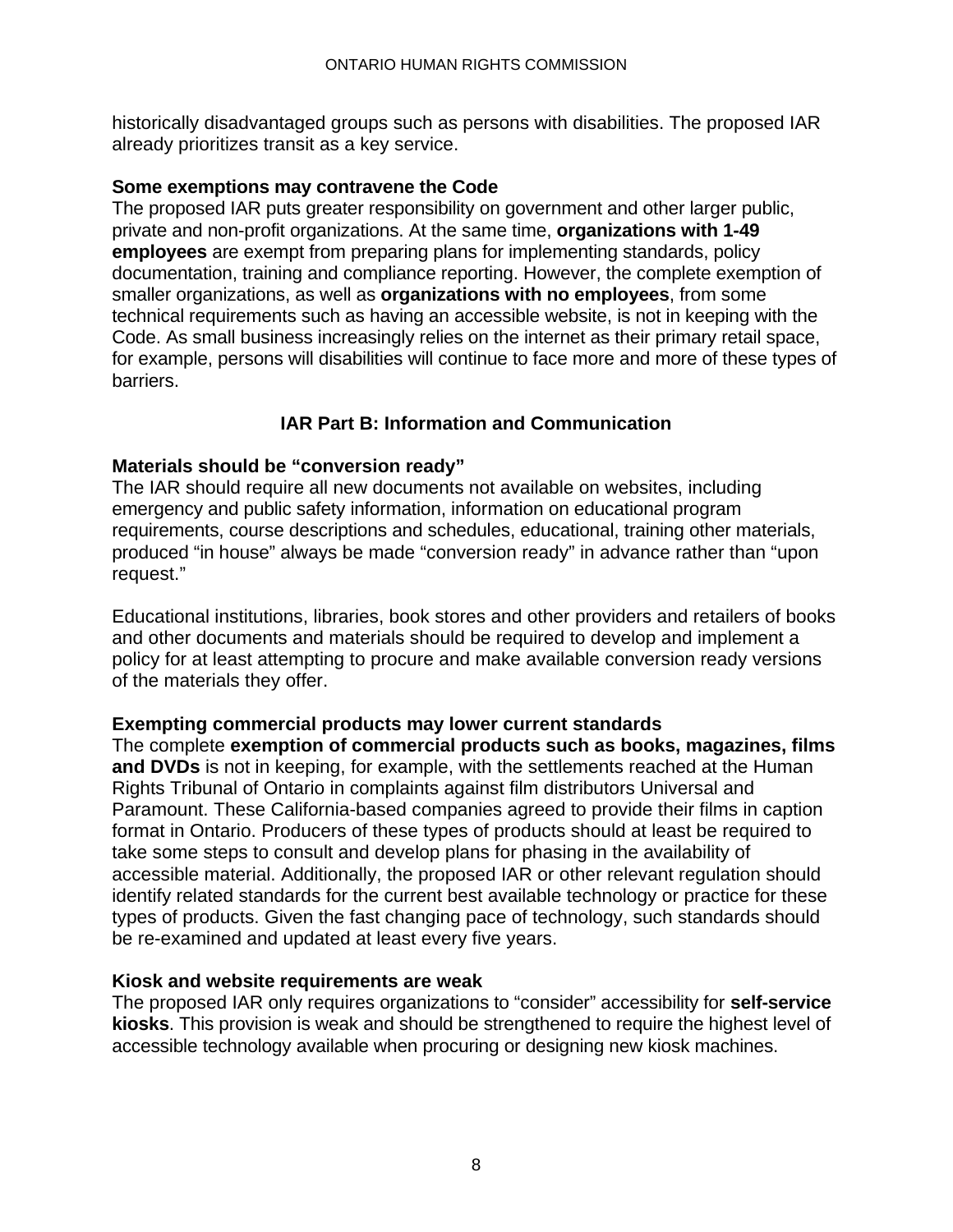Private and non-profit organizations with less than 50 employees should not be completely exempt from any **website accessibility** requirements. Organizations should only be permitted to implement lower levels of website standards as an interim measure while phasing in the highest level of the standard. The broader issue of website accessibility is currently being litigated before the courts in the case of Jodhan v Canada.

**Intranet** requirements should not only apply to government but at least to other larger public, private and non-profit organizations as well, so their internal systems eventually become accessible for employees with disabilities.

The IAR should require large public and private sector organizations to develop a mandatory procedure for accessibility assessment prior to procurement sign off on new information and communication technology, similar to the government's current requirement under Section 5 of the ODA 2001.

## **Elections and accessibility**

The final Information and Communication Standard proposed by the Standards Development Committee contained provisions addressing the accessibility of elections for persons with disabilities. The Ministry's proposed IAR contains no such provisions though the government's recent Bill 231 did amend the Elections Act to require, among other things, that polling stations be located in accessible facilities. However, there is still a need for provisions to address information and communication barriers for voters and candidates with disabilities, including private and independent ballot marking and verification, internet and telephone voting, accessible candidate meetings for both provincial and municipal elections, and fair rules for election-related accommodation expenses.

## **IAR Part C: Employment**

The proposed IAR's exemption for **unpaid work** is inconsistent with the Code and should be removed.<sup>10</sup>

While the proposed standard recognizes accommodation of "accessible formats and communication supports," it is silent on other barriers and forms of accommodation that should also be included, such as workstation modifications, ergonomic equipment, modified duties and procedures, hours of work, etc.

As well, return to work provisions apply to non-workplace "injury and illness" but appear to exclude other congenital conditions that may have been present from birth and still require accommodation.

## **Individual accessibility requests need immediate consideration**

The proposed IAR improperly sets implementation timelines, including up to 2017, for a number of provisions for which employers already have immediate responsibility under the Code. Timelines for different size organizations can be appropriate when "notifying" or "informing" all applicants and employees in advance that accommodations can be made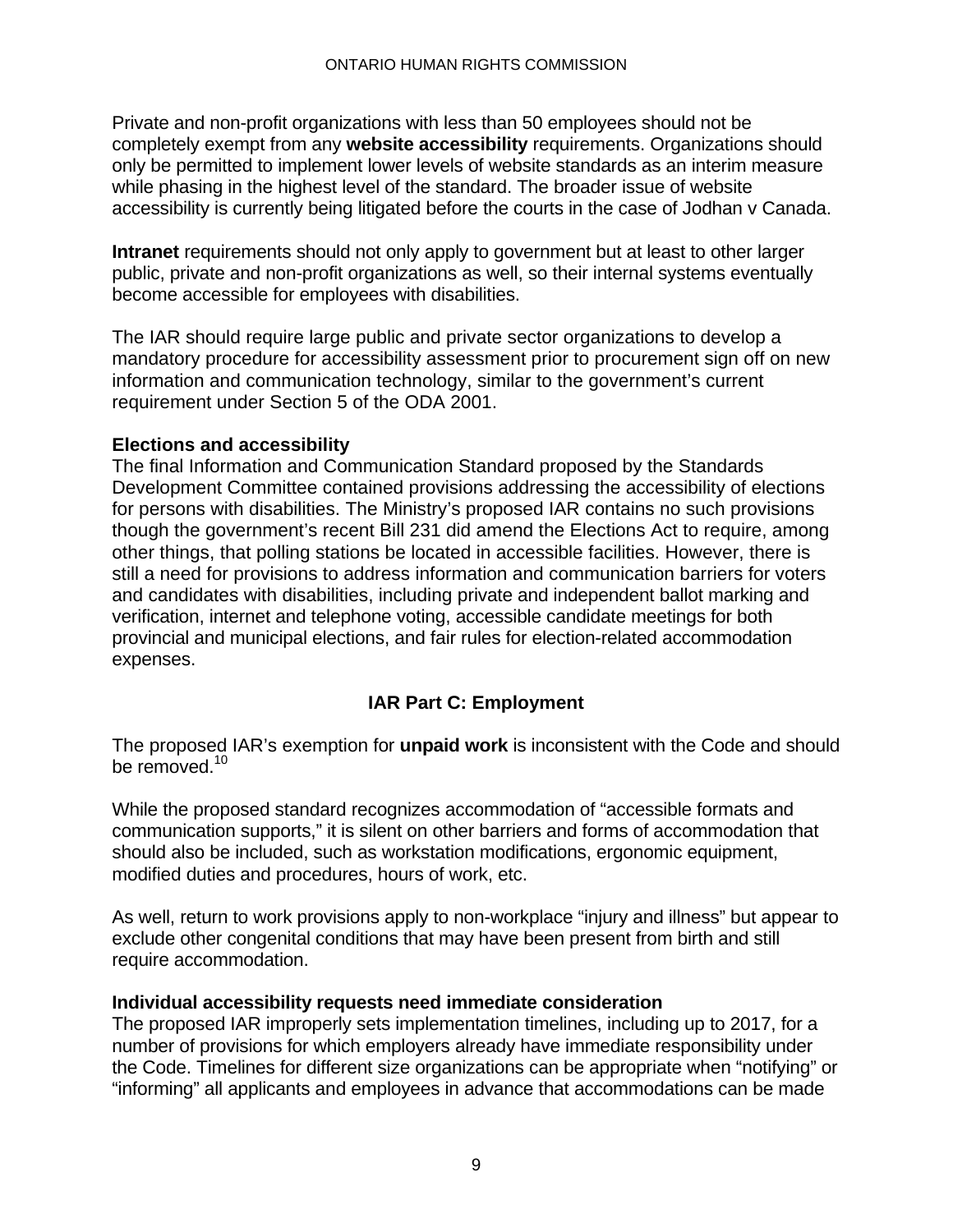available, or for "documenting" general procedures or individual accommodation plans. However, the standard should be clear that once an individual makes a request, the employer has an immediate Code duty to engage in the accommodation process and deliver solutions short of undue hardship. This holds true for recruitment, employee accommodation including return to work, performance management, career development and redeployment.

## **IAR Part D: Transportation**

The stated purpose of this section is to "prevent and remove" barriers. However, the technical standards appear to apply only on a "go forward" basis whenever transit providers decide to purchase new or used vehicles. The proposed IAR should clarify that the technical standards would also apply whenever a transit provider decides to **retrofit** one of its current vehicles. Moreover, the proposed IAR does not appear to require providers to replace vehicles with accessible ones on a phased in basis so **fleets** become progressively accessible by 2025 or sooner, as the Standards Committee had recommended.

Accessibility for **volunteer and faith based organizations** as well as **emergency vehicles** and **amusement park rides** should at least be a "phased in" requirement over time rather than completely exempt as the IAR proposes.

The proposed standards only apply to larger public sector organizations with 50-plus employees. The IAR should also apply to **small public providers as well as any size private provider** should they begin to operate transit systems as well.

The proposed IAR's requirement for **calling of all transit stops** at least verbally to begin immediately is in keeping with the Lepofsky v TTC decision.

While a related proposal to amend **Highway Traffic Act Regulation 629 would mean**  that the proposed technical standards would apply to all buses, transit buses, motor coaches, taxis, physically-disabled passenger vehicles and school buses traveling on Ontario roads and highways, this too would only be on a go forward basis with no phased in requirements for existing vehicles.

The proposed IAR requirement to have only one mobility aid accessible car per light, commuter or inner-city train is not in keeping with the 2007 decision of the Supreme Court in Via Rail. It found that the transportation service **must take a universal rather than a segregated approach to accessibility**, and not perpetuate or create new barriers when it purchases vehicles. The IAR's technical standards should apply as soon as possible to the purchase of all new or used rail cars and other transit vehicles, while one accessible car per train may be an appropriate interim measure.

As well, the proposed IAR requirement for coordination of specialized transit across **municipal borders** should also apply to facilitating accessibility between conventional systems.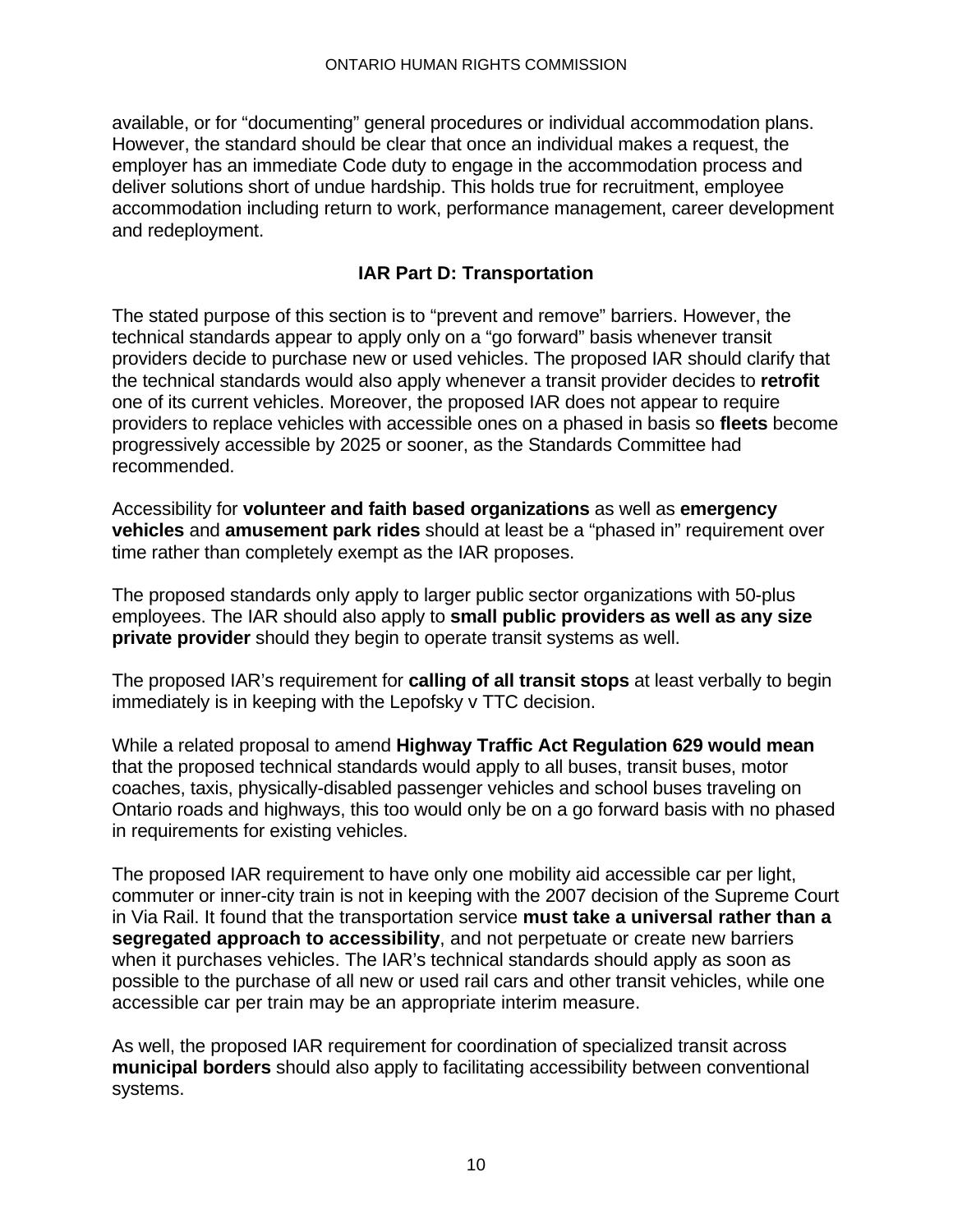While the proposed IAR requires **fare parity** between conventional and specialized transit, it should apply immediately in accordance with past human rights case settlements rather than phased in between 2014 to 2017. Fare parity should immediately apply within multi-tier municipalities, at least on par with the highest conventional fare.

The proposed IAR should also clarify that **fare options** such as ticket books, passes and related reader devices should be on par and accessible for both conventional and specialized transit systems. New technology may need to be phased in, periodically reexamined and updated, but that should not prevent standards being developed now for the best technology currently available.

The IAR's proposed **"family of services" concept fails to recognize the human rights principle of inclusive design** that requires favouring integrated transit systems over segregated ones. Rather, the integration principle already set out under the public school transit provision should apply to all public transit throughout the  $IAR$ .<sup>11</sup>

The proposed IAR requirements for publicly funded elementary and secondary education providers should also apply to **private educational institutions**.

The proposed IAR only has a very general requirement for determining the **proportion of accessible taxis** through a municipal led stakeholder process. While this type of consultation is important and necessary, a more objective standard is needed to ultimately require service parity for taxi passengers with disabilities in terms of hours of service and average wait times.

Moreover, in light of the recent Via Rail decision, serious consideration should be given to **requiring all new taxi vehicles to be accessible**, particularly for larger organizations, so that differential wait times would no longer be an issue and broader benefit would be gained by other passengers such as families with small children and strollers.

The proposed IAR would only require specialized transit applications and decisions be available in accessible format upon request. While this may be appropriate for an individual's own decision, the IAR should require all **information available to passengers** generally be made available in conversion ready accessible format in advance rather than upon request.

Finally, it is anticipated that standards for **accessible transit stations** would be covered under the forthcoming AODA built environment regulation, to be integrated with the Building Code. These provisions should account for other relevant regulations as well such as the Fire Code. They should also ensure coordinated planning happens between accessible transit stations and fleets, in keeping with the principle of inclusive rather than segregated design, and conventional systems that are fully accessible as much as possible. For example, construction of new emergency exits must account for accessibility.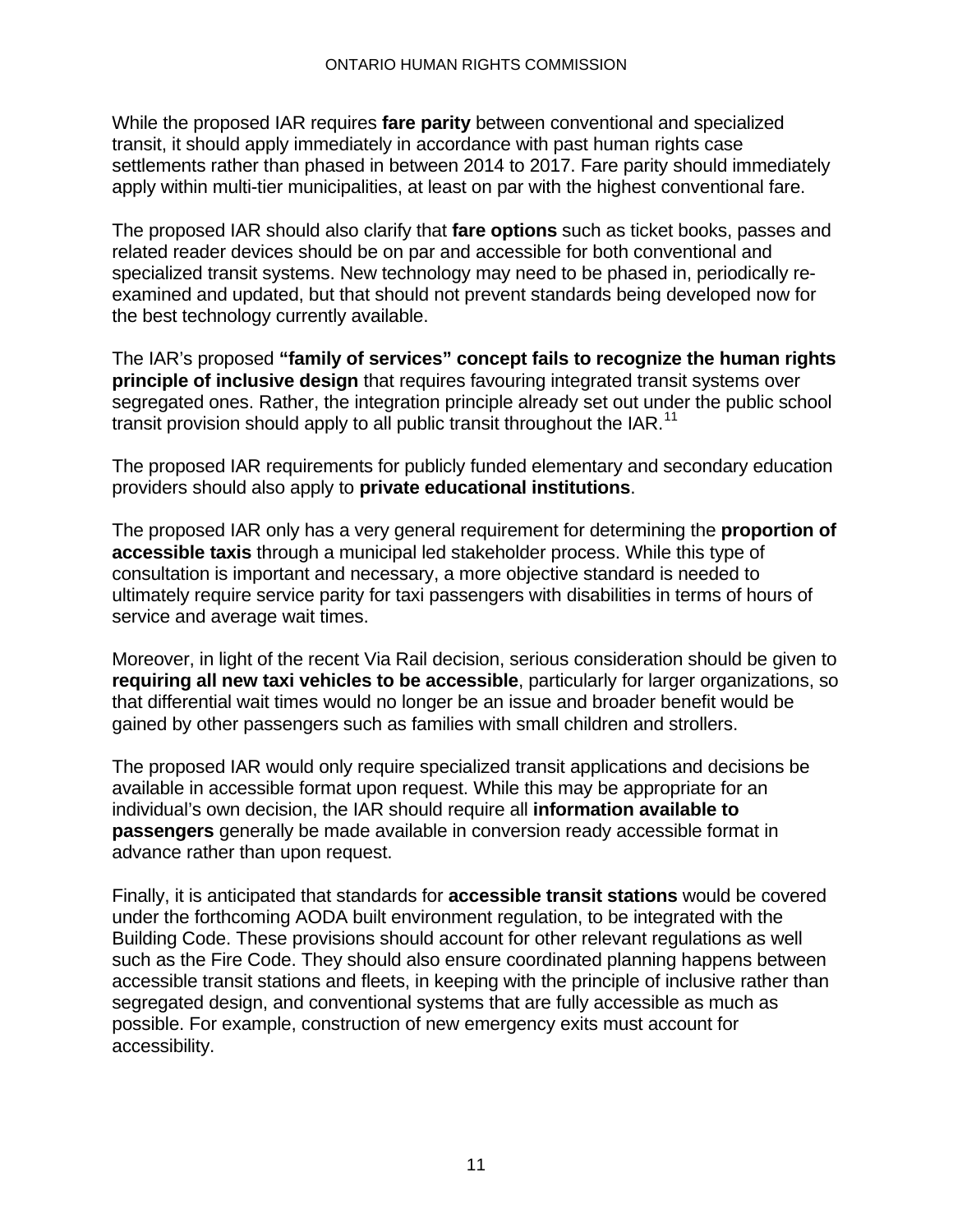## **IAR Part E: Administrative Monetary Penalties**

Under the proposed IAR, the Director or tribunal can order an individual or unincorporated organization to pay penalties up to a maximum of \$2,000 and up to \$15,000 for corporations. Compliance history and impact of violations would be aligned with escalating risk factors to determine the amount of a penalty, along with the potential to reduce the amount or rescind an order on a case by case basis. If they fail to comply with a standard or an order of the Director or tribunal, they risk facing court prosecution for an offence under the AODA which can include significant fines of up to \$50,000 per day per individual and \$100,000 per day per corporation.

As it deals with many regulation and enforcement mechanisms, the Government of Ontario is in the best position to determine how effective this approach will be for enforcing AODA standards.

## **IAR Part F: Designation of a Tribunal to Hear Appeals**

The designated tribunal should have sufficient resources and expertise to address accessibility issues and ensure fulfillment of legal obligations towards persons with disabilities under the AODA, the Human Rights Code, other relevant legislation such as the Building Code, the Canadian Charter of Rights and Freedoms, and legal jurisprudence, as well as relevant international law. This is particularly important given that:

- only those subject to a Director's order have recourse to appeal decisions and orders under the proposed IAR while individuals impacted by barriers do not
- the Supreme Court of Canada has ruled all tribunals must apply the Human Rights Code on relevant matters<sup>12</sup> and
- the AODA was put in place to address accessibility barriers and avoid case by case litigation so individuals with disabilities need only face the onus of bringing a matter before the Ontario Human Rights Tribunal as a last resort.

## **Ministry Compliance Assurance Framework**

The Ministry's Compliance Assurance Framework announced in September 2010 sets out four elements:

- education and awareness;
- self-certification reporting strategy including electronic filing of reports;
- compliance improvement strategy including a Ministry help-desk, compliance staff and automated compliance notifications; and,
- inspection and enforcement staff, desk audits and field inspections resulting from contraventions.<sup>13</sup>

In regard to the first element, **significantly more public communication and education, delivered by those at the highest level**, is needed if obligated sectors and the general public are to fully embrace the AODA and make it succeed.